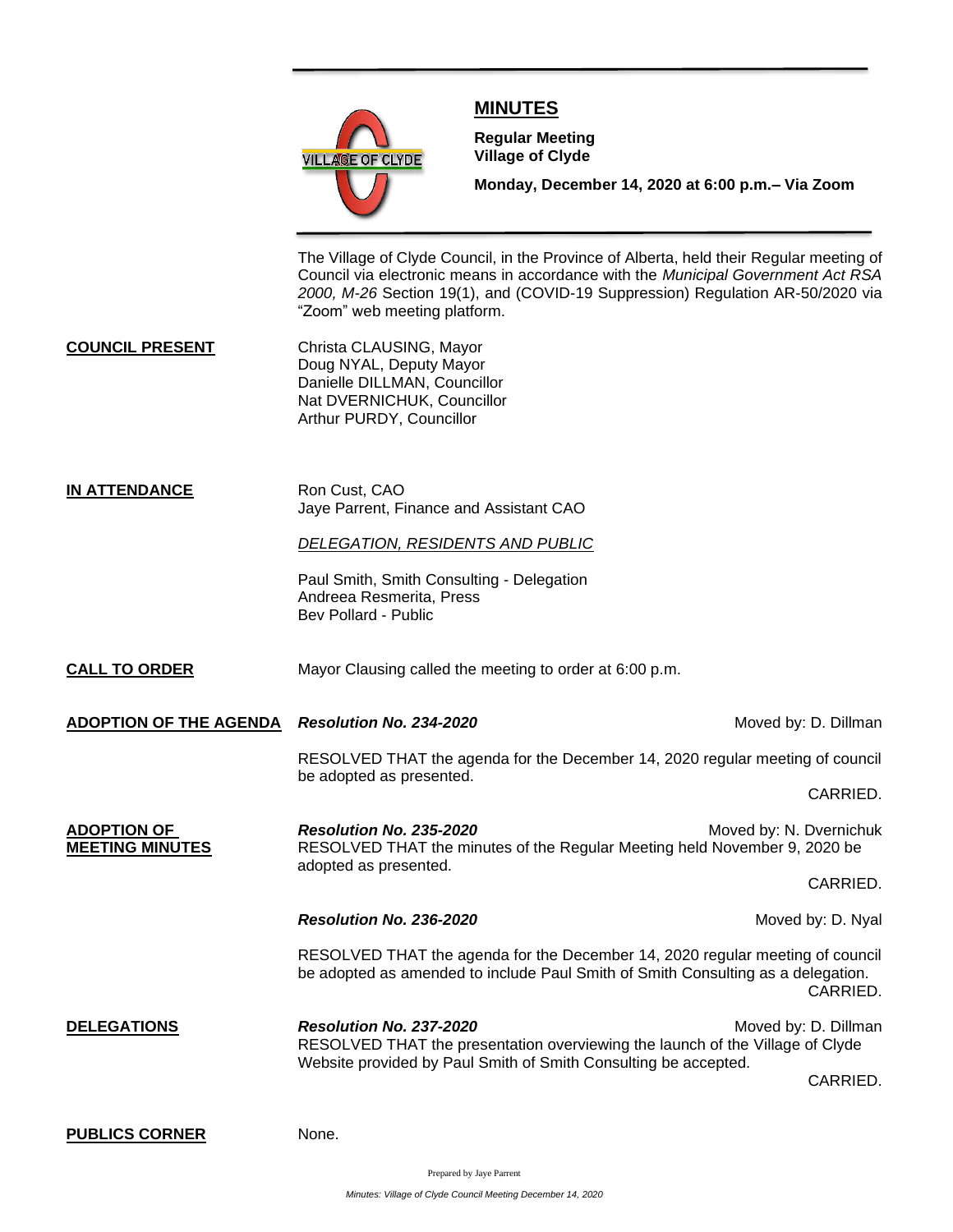| <b>OLD BUSINESS</b><br><b>Draft Face Covering Bylaw</b><br>For Discussion                                                                 | Resolution No. 238-2020<br>RESOLVED THAT the Council has reviewed the draft face covering bylaw in draft<br>form and will not be proceeding with reading at this time.                                                                                                                                                                                                | Moved by: D. Nyal<br>CARRIED. |
|-------------------------------------------------------------------------------------------------------------------------------------------|-----------------------------------------------------------------------------------------------------------------------------------------------------------------------------------------------------------------------------------------------------------------------------------------------------------------------------------------------------------------------|-------------------------------|
| <b>NEW BUSINESS</b><br>Capital Budget Acceptance<br>Letter from Deputy Minister<br>Wynnyk of Municipal Affairs<br>Dated November 30, 2020 | Resolution No. 239-2020<br>RESOLVED THAT Council accept the letter as information.                                                                                                                                                                                                                                                                                    | Moved by: D. Dillman          |
|                                                                                                                                           |                                                                                                                                                                                                                                                                                                                                                                       | CARRIED.                      |
| COVID-19<br>Verbal Status Update                                                                                                          | Resolution No. 240-2020<br>RESOLVED THAT Council accept the COVID-19 Verbal Status Report as<br>presented.                                                                                                                                                                                                                                                            | Moved by: D. Nyal             |
|                                                                                                                                           |                                                                                                                                                                                                                                                                                                                                                                       | CARRIED.                      |
| RFD 2020-12-01<br><b>Westlock and Area</b><br><b>Crime Coalition</b>                                                                      | Resolution No. 241-2020<br>Moved by: D. Nyal<br>RESOLVED THAT Council direct Administration to re-allocate \$100.00 from GL<br>account 2-26-00-115 (Constabulary Contract) to the Westlock and Area Crime<br>Coalition Marketing under line 2-26-00-120 for 2020 in order to provide some<br>marketing funds for the launch of the Westlock and Area Crime Coalition. |                               |
|                                                                                                                                           |                                                                                                                                                                                                                                                                                                                                                                       | CARRIED.                      |
| Report on Peace Officer<br>Activity                                                                                                       | Resolution No. 242-2020<br>RESOLVED THAT Council accept the October 2020 report on Peace Officer<br>Activities as presented.                                                                                                                                                                                                                                          | Moved by: D. Nyal             |
|                                                                                                                                           |                                                                                                                                                                                                                                                                                                                                                                       | CARRIED.                      |
| RFD 2020-12-02<br><b>ACP Grant Applications</b>                                                                                           | Resolution No. 243-2020<br>Moved by: D. Nyal<br>RESOLVED THAT Council support the application for the Alberta Community<br>Partnership (ACP) Grant Application and further the project to create a Regional<br>Economic Development Plan with the Town of Westlock, Westlock County and the<br>Village of Clyde.                                                      |                               |
|                                                                                                                                           |                                                                                                                                                                                                                                                                                                                                                                       | CARRIED.                      |
|                                                                                                                                           | <b>Resolution No. 244-2020</b><br>RESOLVED THAT Council support the application for the Alberta Community<br>Partnership (ACP) Grant Application and further the project to create a Regional<br>Emergency Services Plan with the Town of Westlock, Westlock County and the                                                                                           | Moved by: D. Nyal             |
|                                                                                                                                           | Village of Clyde.                                                                                                                                                                                                                                                                                                                                                     | CARRIED.                      |
|                                                                                                                                           | Resolution No. 245-2020<br>Moved by: D. Nyal<br>RESOLVED THAT Council support the application for the Alberta Community<br>Partnership (ACP) Grant Application and further the project to create a Regional<br>Revenue Feasibility Study with the Town of Westlock, Westlock County and the<br>Village of Clyde.                                                      |                               |
|                                                                                                                                           |                                                                                                                                                                                                                                                                                                                                                                       | CARRIED.                      |
| RFD 2020-12-03<br>Borrowing Bylaw 2021                                                                                                    | Resolution No. 246-2020<br>RESOLVED THAT Council complete the reading to approve the proposed<br>Borrowing Bylaw 2021, Bylaw No. 2020-12-01.                                                                                                                                                                                                                          | Moved by: D. Nyal             |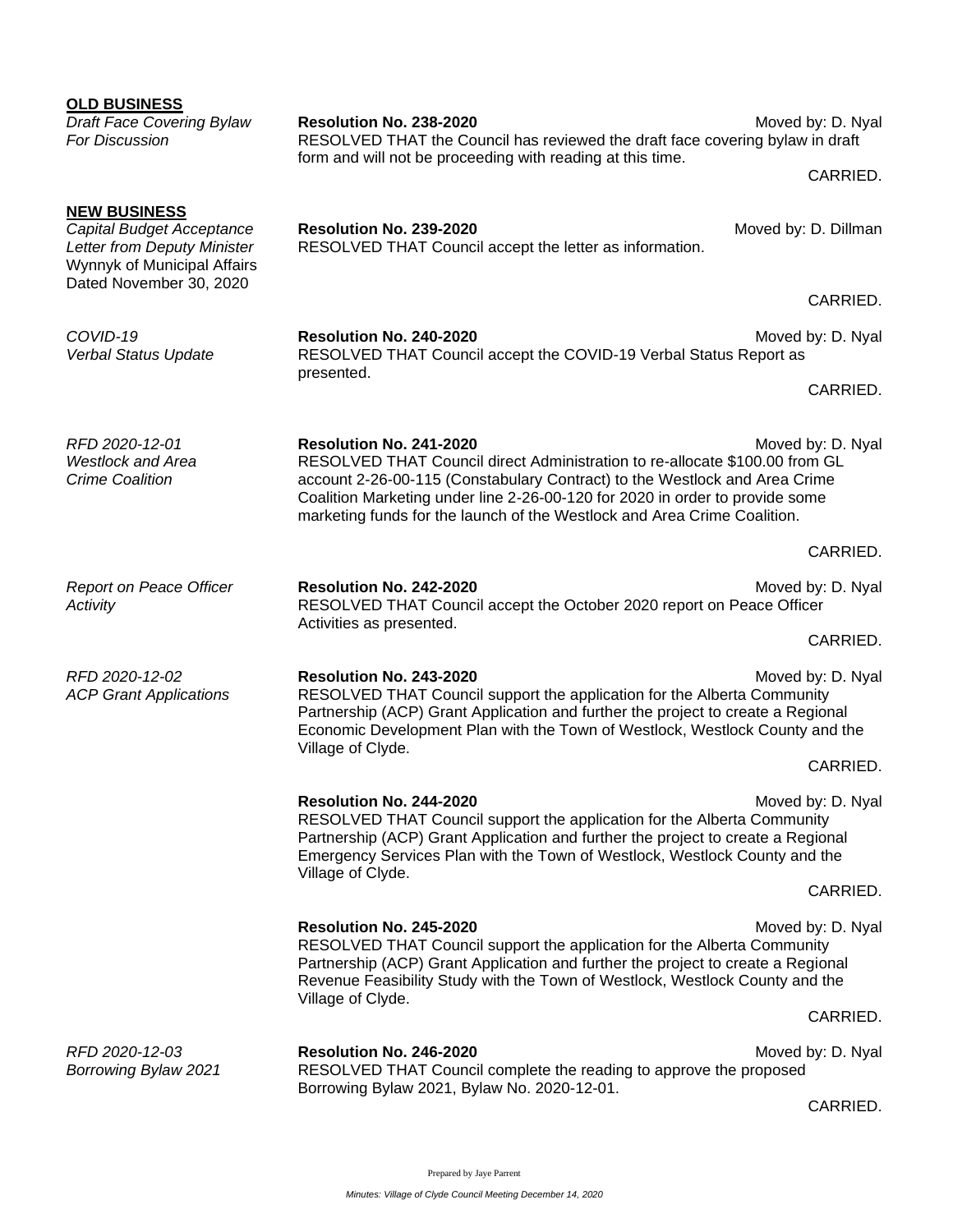|                                                   | Resolution No. 247-2020<br>RESOLVED THAT Council complete the first reading of Borrowing Bylaw 2021,<br>Bylaw No. 2020-12-01.                                                                                                                                                                                             | Moved by: D. Nyal             |
|---------------------------------------------------|---------------------------------------------------------------------------------------------------------------------------------------------------------------------------------------------------------------------------------------------------------------------------------------------------------------------------|-------------------------------|
|                                                   |                                                                                                                                                                                                                                                                                                                           | CARRIED.                      |
|                                                   | Resolution No. 248-2020<br>RESOLVED THAT Council complete the second reading of Borrowing Bylaw 2021,<br>Bylaw No. 2020-12-01.                                                                                                                                                                                            | Moved by: C. Clausing         |
|                                                   |                                                                                                                                                                                                                                                                                                                           | CARRIED.                      |
|                                                   | Resolution No. 249-2020<br>RESOLVED THAT Council provide unanimous consent for third reading of                                                                                                                                                                                                                           | Moved by: D. Nyal             |
|                                                   | Borrowing Bylaw 2021, Bylaw No. 2020-12-01.                                                                                                                                                                                                                                                                               | CARRIED.                      |
|                                                   | Resolution No. 250-2020<br>RESOLVED THAT Council complete third and final reading of Borrowing Bylaw                                                                                                                                                                                                                      | Moved by: D. Nyal             |
|                                                   | 2021, Bylaw No. 2020-12-01.                                                                                                                                                                                                                                                                                               | CARRIED.                      |
| RFD 2020-12-04<br>Cost of Living Adjustment for   | Resolution No. 251-2020<br>RESOLVED THAT Council does not approve a Cost-of-Living Allowance for Village<br>of                                                                                                                                                                                                            | Moved by: D. Dillman          |
| <b>Village of Clyde Employees</b>                 | Clyde employees in 2021.                                                                                                                                                                                                                                                                                                  | CARRIED.                      |
| RFD 2020-12-05<br><b>Interim Operating Budget</b> | Resolution No. 252-2020<br>Moved by: N. Dvernichuk<br>RESOLVED THAT Council approve the use of the 2020 Interim Budget for an<br>interim period of the first 4 months of 2021 or until the 2021 Village of Clyde                                                                                                          |                               |
|                                                   | operating Budget Can be passed.                                                                                                                                                                                                                                                                                           | CARRIED.                      |
| <b>Landfill Investigation Report</b>              | Resolution No. 253-2020<br>RESOLVED THAT Council does not take any action at this time, further that<br>Administration and Council wait until called upon for a collaborative discussion.                                                                                                                                 | Moved by: D. Nyal<br>CARRIED. |
|                                                   | Bev Pollard left the meeting at 7:30 p.m.                                                                                                                                                                                                                                                                                 |                               |
| <u>CLOSED SESSION</u>                             | Resolution No. 254-2020<br>RESOLVED THAT Village of Clyde Council enter into to Closed Session under FOIP<br>Section 19; Confidential CAO Evaluations, Section 24, Economic Development<br>(Advice from Officials); and Section 16(1) Contract Negotiations - Potential for Loss<br>of Gain of a Third Party at 7:36 p.m. | Moved by: D. Nyal<br>CARRIED. |
|                                                   | Resolution No. 255-2020<br>RESOLVED THAT Village of Clyde Council return to an open meeting at 8:46 p.m.                                                                                                                                                                                                                  | Moved by: D. Nyal<br>CARRIED. |
|                                                   | Resolution No. 256-2020<br>RESOLVED THAT Council accept the CAO Evaluation Report for 2020 as<br>presented.                                                                                                                                                                                                               | Moved by: A. Purdy            |
|                                                   |                                                                                                                                                                                                                                                                                                                           | CARRIED.                      |
|                                                   | Resolution No. 257-2020<br>RESOLVED THAT the Village of Clyde direct administration to negotiate other<br>values of the property located at Lot 19, Block 1, Plan 1453AJ and bring any offers<br>received back to Council for approval.                                                                                   | Moved by: D. Dillman          |
|                                                   |                                                                                                                                                                                                                                                                                                                           | <b>CARRIED</b>                |

Prepared by Jaye Parrent